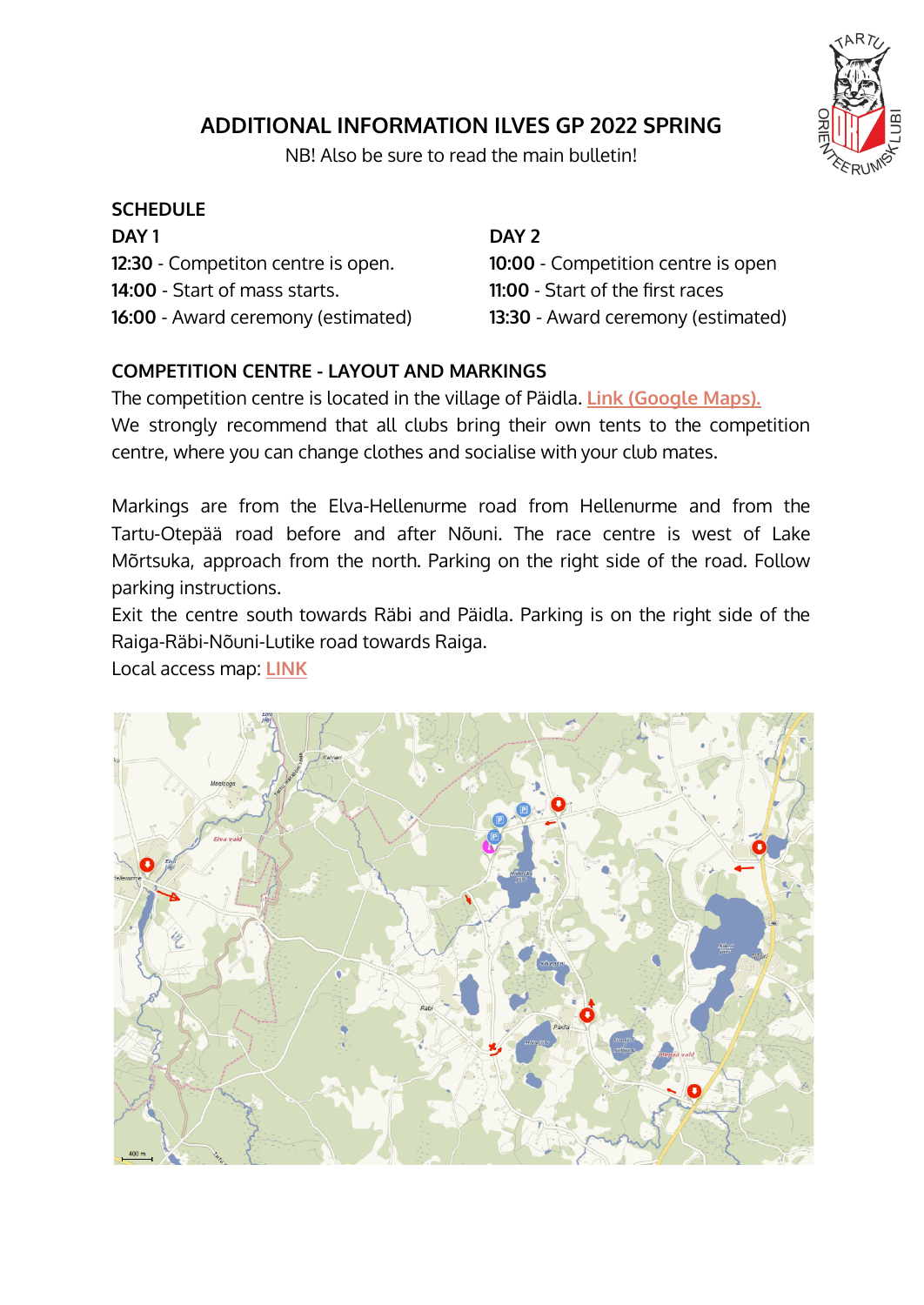

## **START DISTANCES FROM THE CENTRE**

|                  | <b>START1</b>            | <b>START 2</b>           | <b>START 3</b>   |
|------------------|--------------------------|--------------------------|------------------|
| DAY <sub>1</sub> | <b>COMPETITON CENTRE</b> | <b>COMPETITON CENTRE</b> | 100 <sub>m</sub> |
| DAY 2            | 1700 m                   | $500 \,\mathrm{m}$       | 100 <sub>m</sub> |

#### **STARTS**

On the first day, there is mass-start (except on the open courses and marked course), interval between starts is 20 minutes. On the open course and marked course, the start is open 14:00-16:00.

14:00 - M12, M20, M40, M60, M80, M85, N40, N55, N75, N80

14:20 - M16, M21B, M35, M65, M70, M75, N12, N35, N70

14:40 - M14, M55, N20, N21E, N60, N65

15:00 - M21A, M21E, M50, N16, N21B, N45

15:20 - M18, M45, N14, N18, N21A, N50

On the second day, there are individual starting times and a 2-minute start interval.

### **FORKING**

On the first day, there will be forking on the courses, except on the open courses and for the classes: M12, N12, N70+, M75+.

# **ADDITIONAL POINT DESCRIPTION**

There will be no additional point descriptions at the start on day 1.

For all classes except open marked course and open course, there will be additional point descriptions at the start on day 2. There will also be tape and scissors at the start. There will be no assistants to help with the attachment of extra legends.

# **FOOD**

Hot food will be provided by the Sheriff's Saloon outdoor café in the competition centre.

#### **WASHING**

Washing facilities will be available in the competition centre on both days.

# **PARKING**

Parking is free of charge. When parking, please follow the instructions of the parking manager. Parking is on the right side of the Raiga-Räbi-Nõuni-Lutike road towards Raiga.